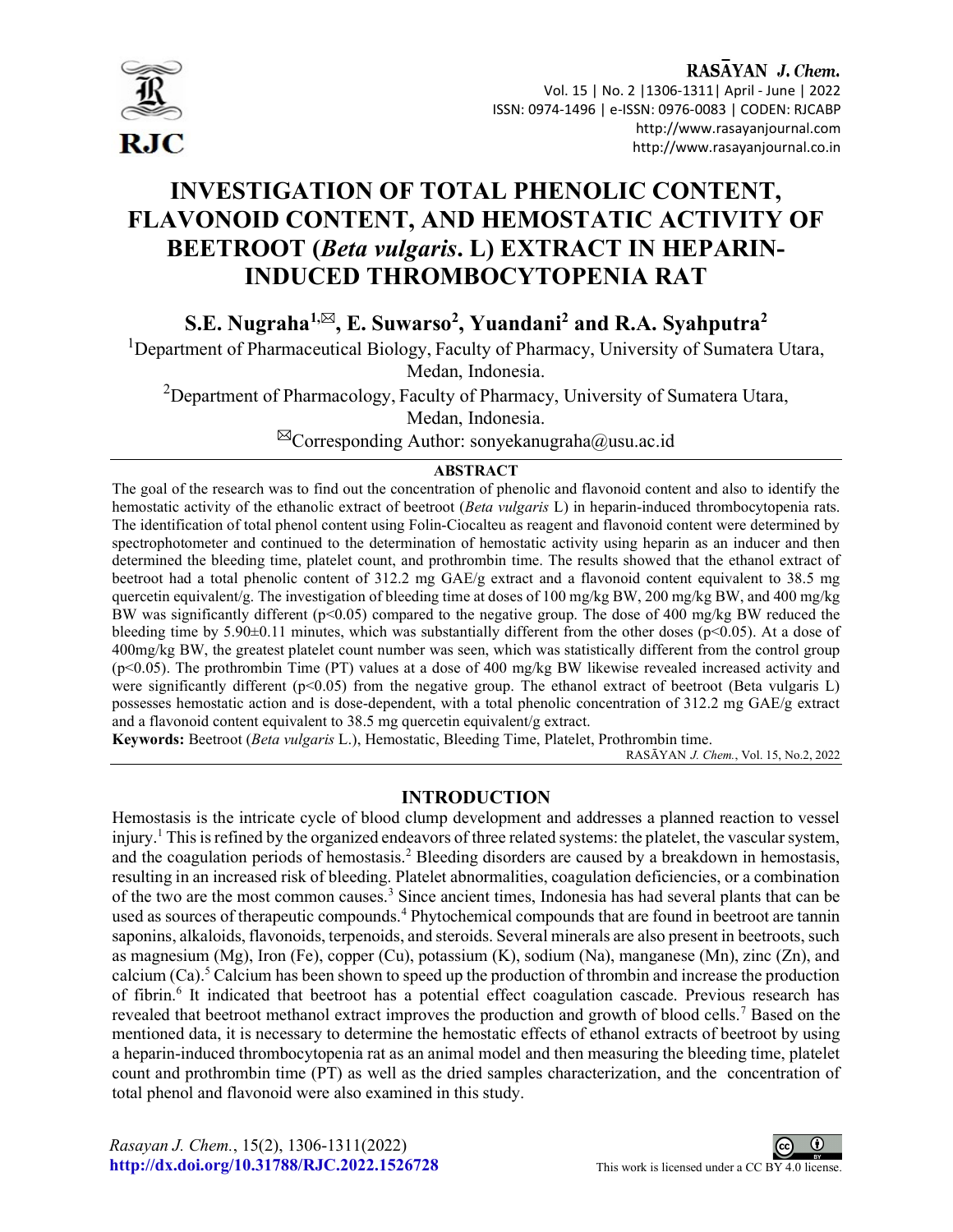# EXPERIMENTAL

#### **Materials**

Beetroot Tuber, Heparin Sodium (Fahrenheit), Folin-Ciocalteu reagent (Sigma), sodium Carbonate (Merck), aluminium chloride/AlCl3 (Merck), distilled water, quercetin (Merck), methanol (Merck), and gallic acid (Merck).

#### Plant Collection and Extraction of Beetroot

The beetroot tuber was collected at the local market in Padang Bulan, Sumatera Utara, Indonesia. The plant samples were verified by the Indonesian Institute of Science's Research Centre of Biology in Bogor, Indonesia with the Certificate Number: 294/IPH.1.01/If.07/V/2017. A total of 300 g of dried beetroot was crushed, and ethanol solvent 96 percent was passed through a sample drop by drop for 10 days in a percolator. The results were evaporated in a rotary evaporator at  $50^{\circ}$ C, then dried in a water bath.<sup>8</sup>

#### Dried Samples Characterization

The procedure of dried samples characterization according to the guidelines released by The National of Drug and Food Control, Indonesia.<sup>9</sup>

#### Qualitative Phytochemical Identification

The qualitative phytochemical identification is conducted to find out the chemical constituent in beetroot extract such as flavonoids, alkaloids, saponins, tannins, glycosides, and steroids/terpenoid.<sup>10,11,12</sup>

#### Calculation of Total Phenol Concentration

The folin reagent was used to assess the sample's total phenol concentration (TPC). A 100 μL beetroot extract (500 µg/ml) were mixed with 7.9 mL distilled water and 0.5 mL folin-reagent ciocaleu's (1:10  $v/v$ ) and vortex-mixed for 1 minute. After mixing, 1.5 mL of 20% aqueous sodium bicarbonate was added, and the mixture was allowed to sit for 90 minutes while being shaken intermittently. The absorbance was measured at 775 nm using a spectrophotometer. Total phenolic content is calculated using gallic acid equivalent in milligrams per gram of extract. A blank solution of methanol was used. Triplicates of each experiment were performed.<sup>13</sup>

# Calculation of Total Flavonoid Concentration

The total flavonoid concentration was determined using a spectrophotometer and the colorimetry method. 25 mg of beetroot ethanol extract was dissolved in 25 ml of methanol, then diluted to 300 ppm. After creating 2 ml of the sample at a concentration of 300 ppm, the solution was mixed with 0.1 ml of AlCl3, 0.1 ml of sodium acetate, and 2.8 ml of purified water. A visible spectrophotometer was used to measure the absorbance at a wavelength of 750 nm. Milligrams of equivalent quercetin per gram of material (mg  $Q/g$ ) were used to calculate the flavonoid content.<sup>14</sup>

# Animals and Blood Collection

The animal model used in this study was 25 male Wistar rats, weighing 180-220 g. The blood sample was collected from the tail for bleeding time test and from vein cava inferior for hematological properties.

#### Treatment Regime

The rats were put into five groups at random, each group consisting of five rats. Rats were induced with heparin at a dose of 270 IU / 200 g BW / day for 10 days to induce thrombocytopenia condition then continue to give beetroot extract for 10 days<sup>15</sup>. On the final day of the experiment, the rats in groups 1 to 5 measured the bleeding time by Duke Method, platelet count using Sysmex Automated Hematology Analyzer XN 450, and prothrombin time using Coatron® A4 Fully automated Hemostasis Analyzer.<sup>16,17,18</sup> The test groups are divided into the following distribution:

- 1. Group 1 was a normal control group without treatment
- 2. Group 2 was a negative control group induced with heparin at a dose of 270 IU / 200 g BW/day for 10 days, then given CMC Na 0.5% BW for 10 days
- 3. groups 3, 4, and 5 were the treatment groups induced with heparin at a dose of 270 IU/200g BW/day for 10 days, then given 2% beetroot extract with various dosages, namely 100 mg /kg, 200 mg/kg, and 400 mg/kg BW per day for 10 days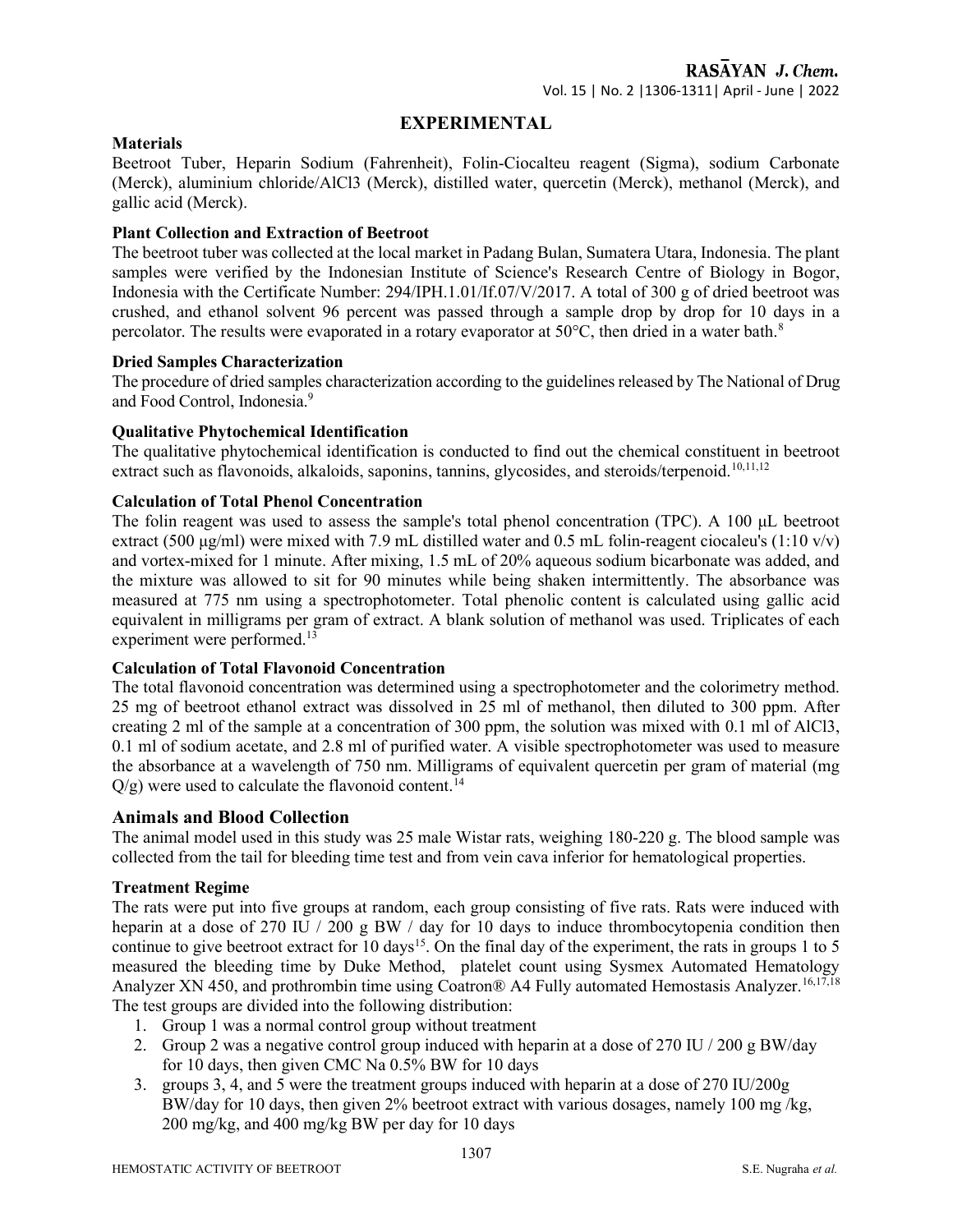#### Statistical Analysis

The data were analyzed using the statistical method of ANOVA with Tukey's Multiple Comparison Test. P values significant value were set at 0.05. The data expressed as the mean  $\pm$  SD.

# RESULTS AND DISCUSSION

#### Dried Samples Characterization

Table-1: The Results of the Beetroot Dried Samples Characterization Examination

| Nο. | Examination                | Results $(\% )$ |
|-----|----------------------------|-----------------|
|     | Water content              | 8.3             |
|     | Water-soluble content      | 31.62           |
|     | Ethanol soluble content    | 33.83           |
|     | Total ash content          | 6.38            |
|     | Acid insoluble ash content |                 |

#### Qualitative Phytochemical Identification Result

Phytochemical screening results showed that booth dried samples and ethanol extract beetroot positively contains flavonoids, alkaloids, saponins, tannins, glycosides, and steroids/terpenoid.

| 1 apre-2. I hytochemical ruemmeation result |                 |  |  |  |  |  |  |
|---------------------------------------------|-----------------|--|--|--|--|--|--|
| Content                                     | Ethanol Extract |  |  |  |  |  |  |
| Flavonoids                                  |                 |  |  |  |  |  |  |
| <b>Tannins</b>                              |                 |  |  |  |  |  |  |
| Saponins                                    |                 |  |  |  |  |  |  |
| Steroids/terpenoid                          |                 |  |  |  |  |  |  |
| Glycosides                                  |                 |  |  |  |  |  |  |
| Alkaloids                                   |                 |  |  |  |  |  |  |
|                                             |                 |  |  |  |  |  |  |

#### Determination of Total Phenolic and Flavonoid Contents

Most of the phytochemical constituents found in plants are phenolic compounds. Spectrophotometry using Folin-Ciocalteu reagents can be used to determine the total phenolic content of the extracts. Gallic acid was used as a comparison phenolic compound. The equation of line produced based on the results was:  $y=0$ ,  $00150 X + 0$ ,  $0221$ ;  $r2 = 0.998$ . The ethanol extract of beetroot extract has a total phenolic content of 312.2 mg GAE/g extract. The quercetin calibration curve was calculated using the equation  $y = 0.02246 x +$ 0.12217;  $R^2 = 0.999$ . The results of total phenolic and flavonoid content can be seen in table 3.

| Table-5. Results of Total Flienof and Flavonord Content |                                        |  |  |  |  |  |
|---------------------------------------------------------|----------------------------------------|--|--|--|--|--|
| Parameters                                              | Results                                |  |  |  |  |  |
| <b>Total Phenolic Contents</b>                          | $312.2$ mg GAE/g extract.              |  |  |  |  |  |
| <b>Total Flavonoid Content</b>                          | 38.5 mg quercetin equivalent/g extract |  |  |  |  |  |

Table-3: Results of Total Phenol and Flavonoid Content

#### Determination of Hemostatic Effects of Ethanol Extracts of Beetroot Results

| No | groups                        | Bleeding Time (minute) |       |       |       |       | Mean $\pm$ SD        |
|----|-------------------------------|------------------------|-------|-------|-------|-------|----------------------|
|    | Normal Group                  | 4.6                    | 4.75  | 4.58  | 4.56  | 4.7   | $4.63 \pm 0.08^{\#}$ |
|    | Negative Control Group        | 15.43                  | 15.46 | 14.96 | 15.06 | 15.25 | $15.23 \pm 0.22$ *   |
|    | Beetroot extract 100 mg/kg BW | 10.16                  | 10.35 | 10.25 | 10.15 | 10.1  | $10.20 \pm 0.09**$   |
|    | Beetroot extract 200 mg/kg BW | 7.15                   | 7.2   | 7.31  | 7.08  | 7.33  | $7.21 \pm 0.10**$    |
|    | Beetroot extract 400 mg/kg BW | 6.08                   | 5.85  | 5.95  | 5.76  | 5.9   | $5.90 \pm 0.11**$    |

(\*): significantly different (P < 0.05) with normal control. (#): significantly different (P < 0.05) against negative control

| Table-5: The Results of the Calculation in the Rat Platelet Count (mean $\pm$ SD, n = 5) |
|------------------------------------------------------------------------------------------|
|------------------------------------------------------------------------------------------|

| No | Groups                        | Platelet count $(x10^3/\mu l)$ |     |      |     | Mean $\pm$ SD |                        |
|----|-------------------------------|--------------------------------|-----|------|-----|---------------|------------------------|
|    | Normal Group                  | 698                            | 701 | 693  | 684 | 713           | $697.8 \pm 10.66^{\#}$ |
|    | Negative Control Group        | 143                            | 138 |      | 136 | 145           | $138.6 \pm 5.59*$      |
|    | Beetroot extract 100 mg/kg BW | 165                            | 56  | 72 ا | 158 | 159           | $162\pm 6.51**$        |
|    | Beetroot extract 200 mg/kg BW | 458                            | 478 | 467  | 482 | 492           | $475.4 \pm 13.22**$    |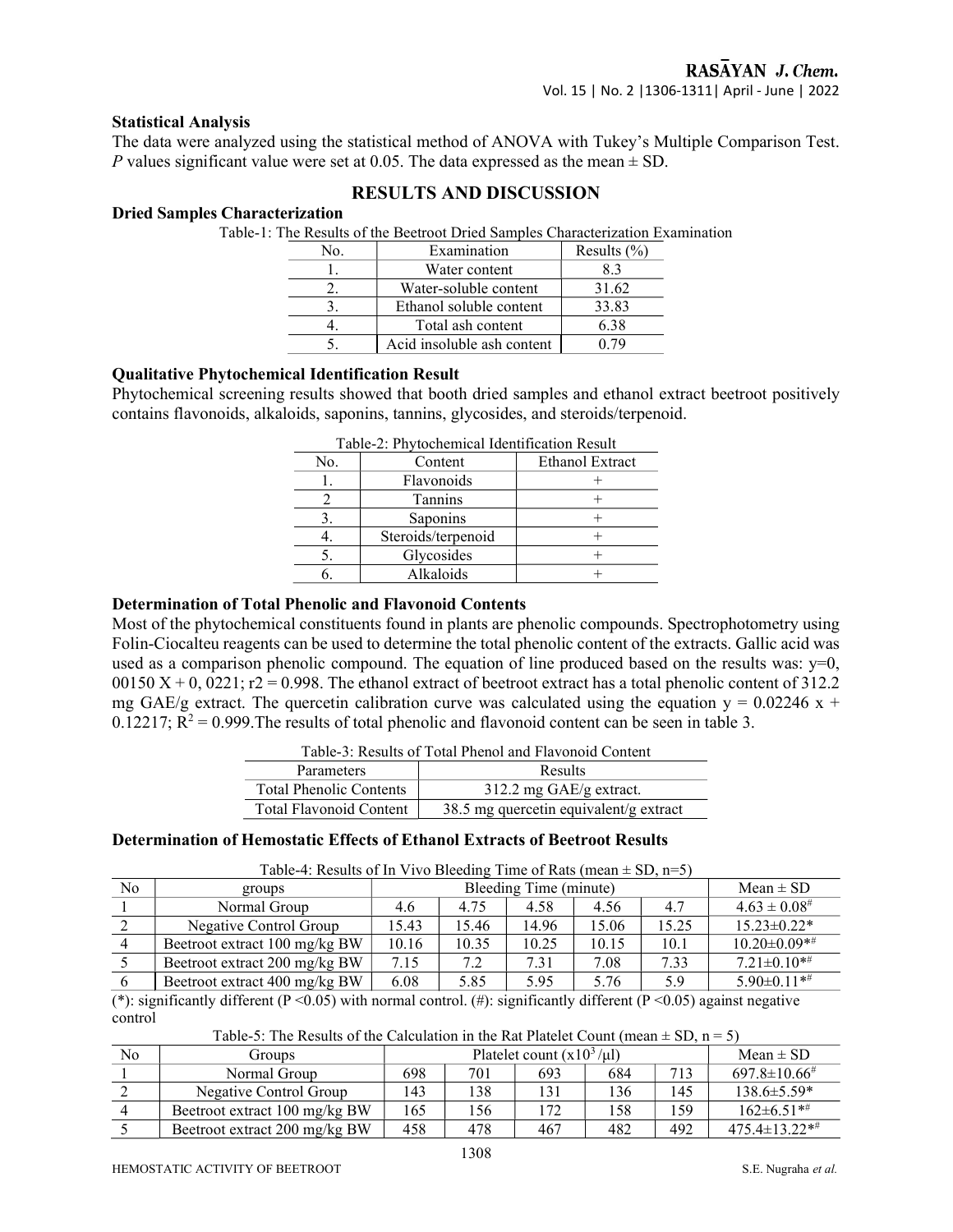RASAYAN J. Chem.

Vol. 15 | No. 2 |1306-1311| April - June | 2022

 $645$   $618$   $619$   $629$   $621.2\pm11.00*$ #

| $\mathbf{O}$ | Beetroot extract 400 mg/kg B W   021   043   019   038   033   031.2±11.09 <sup>46</sup>                                      |  |  |  |
|--------------|-------------------------------------------------------------------------------------------------------------------------------|--|--|--|
|              | (*): significantly different ( $P < 0.05$ ) with normal control. (#): significantly different ( $P < 0.05$ ) against negative |  |  |  |
| control      |                                                                                                                               |  |  |  |

| Table-6: Result of Calculation of PT (Prothrombin time) (mean + SD, $n = 5$ ) |                                                                                                                         |                                   |                       |                        |                   |               |                                         |  |  |
|-------------------------------------------------------------------------------|-------------------------------------------------------------------------------------------------------------------------|-----------------------------------|-----------------------|------------------------|-------------------|---------------|-----------------------------------------|--|--|
| N <sub>o</sub>                                                                | <b>Groups</b>                                                                                                           | <i>Prothrombin time</i> (seconds) |                       |                        |                   | $Mean \pm SD$ |                                         |  |  |
|                                                                               | Normal Group                                                                                                            | 21.2                              | 19.5                  | 18.4                   | 20.5              | 21.5          | $20.22 \pm 1.2$ <sup>#</sup>            |  |  |
|                                                                               | Negative Control Group                                                                                                  | 45.5                              | 39.2                  | 43.6                   | 42.5              | 43.4          | $42.84 \pm 2.3*$                        |  |  |
|                                                                               | Beetroot extract 100 mg/kg BW                                                                                           | 31                                | 30.3                  | 31.6                   | 30.4              | 32.9          | $31.24 \pm 1.06$ **                     |  |  |
|                                                                               | Beetroot extract 200 mg/kg BW                                                                                           | 26.7                              | 26                    | 25.6                   | 25                | 27.4          | $26.14 \pm 0.9**$                       |  |  |
|                                                                               | Beetroot extract 400 mg/kg BW                                                                                           | 23.8                              | 25                    | 24.7                   | 24.9              | 25            | $24.68 \pm 0.5**$                       |  |  |
| $\Delta$                                                                      | $\mathcal{C}$ at 1.00 $\mathcal{C}$ $\mathcal{D}$ $\mathcal{D}$ $\mathcal{D}$ $\mathcal{D}$ $\mathcal{D}$ $\mathcal{D}$ |                                   | $\sqrt{1}$ $\sqrt{1}$ | $\cdot$ $\cdot$ $\sim$ | 1.00<br>$\cdot$ 1 | (0.62)        | and the contract of the contract of the |  |  |

(\*): significantly different ( $P < 0.05$ ) with normal control. (#): significantly different ( $P < 0.05$ ) against negative control

Heparin-induced thrombocytopenia (HIT) is a condition that is caused by the formation of antibodies against a specific protein complex against platelets, platelet factor 4 (pf4) -heparin complex resulting in a decrease in the number of platelets.<sup>19</sup> Thrombocytopenia can increase bleeding time, a low platelet count causes the normal hemostasis process to be disrupted resulting in an increase in bleeding time.<sup>20</sup> The results of statistical testing of the bleeding time of rats at several doses of beetroot extract indicated that the dose of 100 mg/kg, 200 mg/kg, and 400 mg/kg of body weight differed significantly (p<0.05) against the negative control group. The result indicates that beetroot extract can decrease the bleeding time of heparininduced rats. Okoro et al in the year 2017 reported that the beetroot tuber contains some minerals such as calcium.<sup>5</sup> The calcium can accelerate the formation of thrombin and will stimulate the formation of fibrin threads, so that blood can clot and reduce bleeding time.<sup>21</sup> Calcium is one of the blood coagulation factors.<sup>22</sup> In the coagulation pathway, calcium ions play a role in the conversion process of factor  $\overline{x}$  to factor Xa and also the change of prothrombin to thrombin.<sup>23</sup> Based on the research of Nakashima, et al, in the year 2006, rats with hypocalcemia experienced prolonged bleeding.<sup>24</sup> This suggests that calcium has an important role in the hemostasis process. The content of tannin can reduce bleeding time, tannins have been proven in accelerating tissue contraction and damaged capillaries with their astringent effect and can accelerate blood clotting.<sup>25</sup> According to dandjesso in the year 2012, tannins are a class of phytochemical compounds that affect the pro-coagulation of blood in an extract.<sup>26</sup> Tannins were known as an adstringent agent by increasing the vasoconstriction process in small blood vessels which is an important parameter in hemostasis, so tannins can be useful as hemostatics and reduce bleeding time. Beetroot is known as contains vitamin K.<sup>27</sup> Vitamin K is a blood coagulation cofactor that can reduce bleeding time.<sup>28</sup> Vitamin K acts as a cofactor for several coagulation factors in the intrinsic and extrinsic coagulation pathways.<sup>29</sup> vitamin K is an important cofactor for the synthesis of factor II, factor VII, factor IX, and factor X so with its various components, beetroot has benefits in reducing bleeding time.<sup>30</sup> Based on the data in tables 4-6 it can be observed that there is dose-dependent activity. Along with the increase in the tested dose of beetroot extract, the effect of beetroot ethanol extract also increased in shortening the bleeding time in heparin-induced rats. Beetroot extract has a compound that functions to increase the platelet count. The results of statistical testing of platelet count at several variations in the increase in the dose of beetroot extract at the dose of 100 mg/kg BW, 200 mg/kg BW, and 400 mg/kg BW, were statistically significant ( $p \le 0.05$ ) against the negative control group that was induced by heparin, this is stated that beetroot extract administration can increase the platelet count of heparin-induced rats. Several studies have indicated the quercetin content in beetroot.31,32 The quercetin has an effect on increasing granulocyte-macrophage colony-stimulating factor (GM-CSF) and interleukin-3 (IL-3) which will stimulate megakaryopoiesis which will increase the platelet count.<sup>33</sup> The results of statistical testing of the prothrombin time value at several variations in the increase in the beetroot extract dose at the dose of 100 mg/kg, 200 mg/kg, and 400 mg/kg BW, were statistically significant  $(p<0.05)$  against the negative control group induced by heparin. This suggests that the administration of beetroot extract can reduce the PT value of heparin-induced rats. Beetroot has been reported to contain vitamin K.<sup>27</sup> The occurrence of prolonged PT is a sign of a disruption in the extrinsic coagulation pathway in factors VII, X, V, and II.<sup>34</sup> Along with the increase in the treatment dose of beetroot extract, the effect of ethanol extract of beetroot was also increased in shortening the prothrombin time of heparin-induced rats. All of the tested doses showed a dose-dependent manner.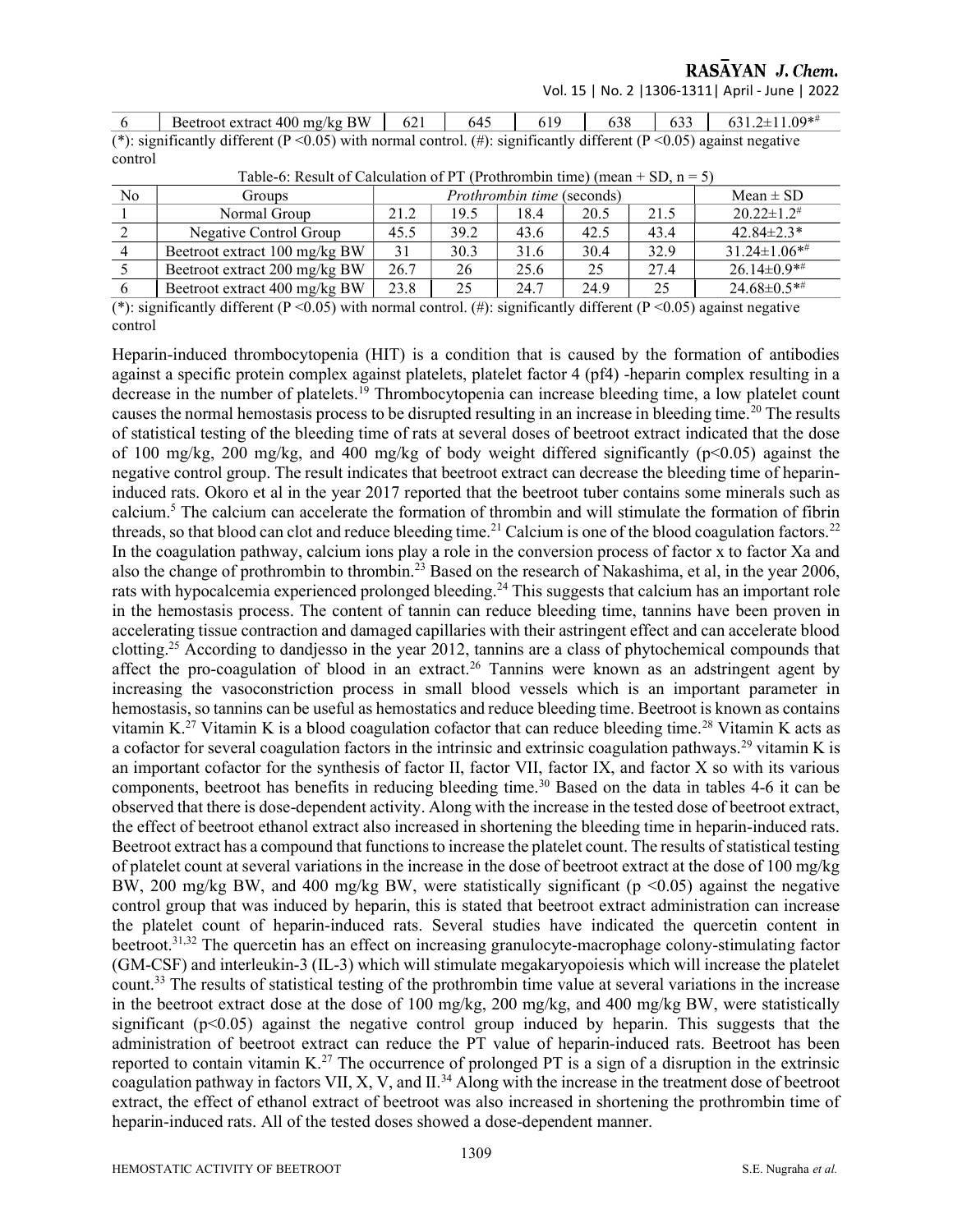#### **CONCLUSION**

An ethanol extract of beetroot (Beta vulgaris L) has an overall phenolic and flavonoid concentration of 312.2 mg GAE/g extract and 38.5 mg quercetin equivalent/g, respectively. It exhibits hemostatic capabilities as well as a dose-dependent behaviour.

#### ACKNOWLEDGMENT

The authors are appreciative of the University of Sumatera Utara's Faculty of Pharmacy for offering technical assistance. Each author made a unique contribution, but Sony Eka Nugraha was responsible for the study's conceptualization and design. Yuandani was in charge of data collection, while Edy Suwarso and Rony Abdi Syahputra were in charge of data analysis and interpretation.

#### **REFERENCES**

- 1. T. G. Janz and G. C. Hamilton. Disorders of Hemostasis, Rosen's Emergency Medicine Concepts and Clinical Practice, pp.1578–1589(2010), https://doi.org/10.1016/b978-0-323-05472-0.00120-1
- 2. R. A. Henderson. Hemostasis, Thrombosis, Transfusion, and Blood Conservation, Vascular Anesthesia Procedures, pp. 23–40, (2021), https://doi.org/10.1093/med/9780197506073.003.0003
- 3. R. L. Henry. Platelet Function in Hemostasis, Basic Concepts of Hemostasis and Thrombosis, pp. 17– 42(2019), https://doi.org/10.1201/9780429260216-4
- 4. S. E. Nugraha, Yuandani, E. S. Nasution, and R. A. Syahputra, Rasayan Journal of Chemistry, 13(2), 973(2020), https://doi.org/10.31788/rjc.2020.1325601
- 5. U. Odoh, C. Ezugwu, and E. Okoro. Planta Medica, 78(11), 3728(2013), https://doi.org/10.1055/s-0032-1320803
- 6. C. S. Eby. Bleeding Associated with Coagulation Factor Inhibitors, Management of Bleeding Patients, pp. 85–92(2016), https://doi.org/10.1007/978-3-319-30726-8\_8<br>7. C. hepokur, S. misir, and M. özbek. Cumhuriyet M.
- M. özbek. Cumhuriyet Medical Journal, 40(4), 326(2018), https://doi.org/10.7197/223.vi.440027
- 8. P. Sugita, S.Arya, A. Ilmiawati and B.Arifin, Rasayan Journal of Chemistry, 10(3), 707(2017), http://dx.doi.org/10.7324/RJC.2017.1031766
- 9. RI. Depkes. Indonesian Herbal Pharmacopeia, Ditjen POM, Jakarta, p.56 (2000).
- 10. R. I. Depkes, Materia Medika, 6th Edition, Ditjen POM, Jakarta, p. 297 (1995).
- 11. N.R. Farnsworth. Journal of Pharmaceutical Sciences, 55(3), 225(1996), https://doi.org/10.1002/jps.2600550302
- 12. Taiwo F. Owoeye, Olayinka Oyewale Ajani, Deborah K. Akinlabu and O. I. Ayanda, Rasayan Journal of Chemistry, 10(3), 907(2017), https://doi.org/10.7324/rjc.2017.1031712
- 13. S. Jamuna, S. Pulsamy, K. Karthika. Journal of Applied Pharmaceutical Science, 2, 149(2012), https://doi.org/10.7324/japs.2012.2722
- 14. Sumaiyah, Masfria, and A. Dalimunthe, Rasayan Journal of Chemistry, 11(2), 505(2018), https://doi.org/10.31788/rjc.2018.1122068
- 15. R. Zahroh, J.M.Harjanto, N.I.D.N Khotib, and I Rahmawati. Der Pharmacia Lettre, 8(13), 126(2016).
- 16. C. L. Singnap, A. M. Sabo, O.-O. V. Idah, B. N. Lekshak, T. P. Yakubu, and M. D. Lugo. International Journal of Medical Laboratory Research, 4(1), 23(2019), https://doi.org/10.35503/ijmlr.2019.0404
- 17. I. Albokhadai. Journal of Biological Sciences, 16(3), 49(2016), https://doi.org/10.3923/jbs.2016.49.57
- 18. Y. Fujiwara, H. Ando, K. Ushijima, M. Horiguchi, C. Yamashita, and A. Fujimura. Journal of Pharmacological Sciences, 134(4), 234(2017), https://doi.org/10.1016/j.jphs.2017.08.001
- 19. M. Fathi. Global Cardiology Science and Practice, 2018(2), 13(2018), https://doi.org/10.21542/gcsp.2018.15
- 20. T. L. Ortel, *Hematology*, 2009(1), 225(2009), https://doi.org/10.1182/asheducation-2009.1.225
- 21. M.M. Samama, C.H. Ts'ao, and H.C. Kwaan, Physiology and basic investigation of blood coagulation, In Clinical Thrombosis, CRC Press, pp. 13-22 (2019), https://doi.org/10.1201/9780429261879-5
- 22. R. Ota, A. Hirata, K. Noto, S. Yokoyama, K. Hosomi, M. Takada, and H. Matsuoka. International Journal of Clinical Pharmacology and Therapeutics, 58(5), 274(2020), https://doi.org/10.5414/cp203650